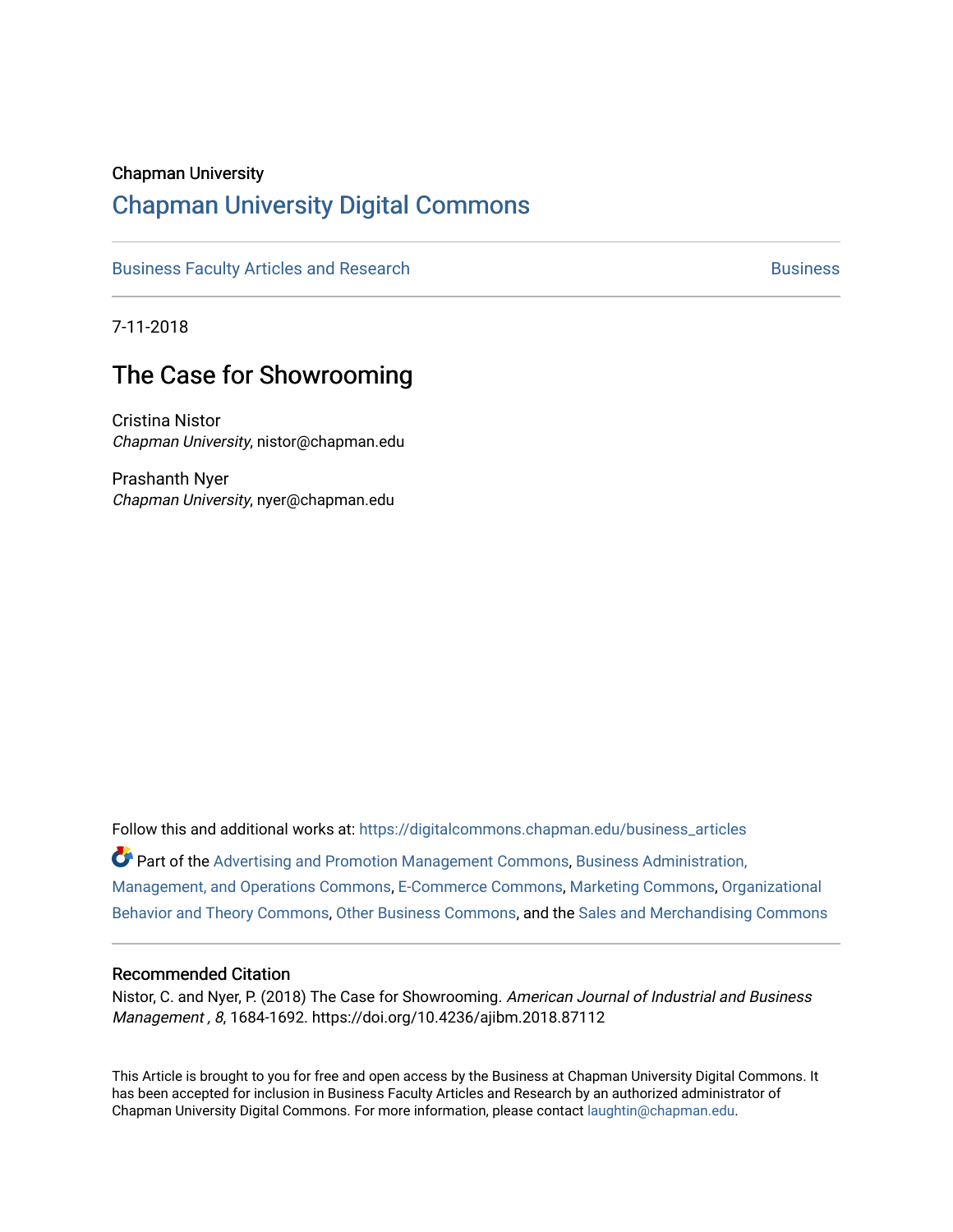# The Case for Showrooming

## **Comments**

This article was originally published in American Journal of Industrial and Business Management, volume 8, in 2018. [DOI: 10.4236/ajibm.2018.87112](https://doi.org/10.4236/ajibm.2018.87112) 

# Creative Commons License



This work is licensed under a [Creative Commons Attribution 4.0 License](https://creativecommons.org/licenses/by/4.0/).

# Copyright

The authors and Scientific Research Publishing Inc.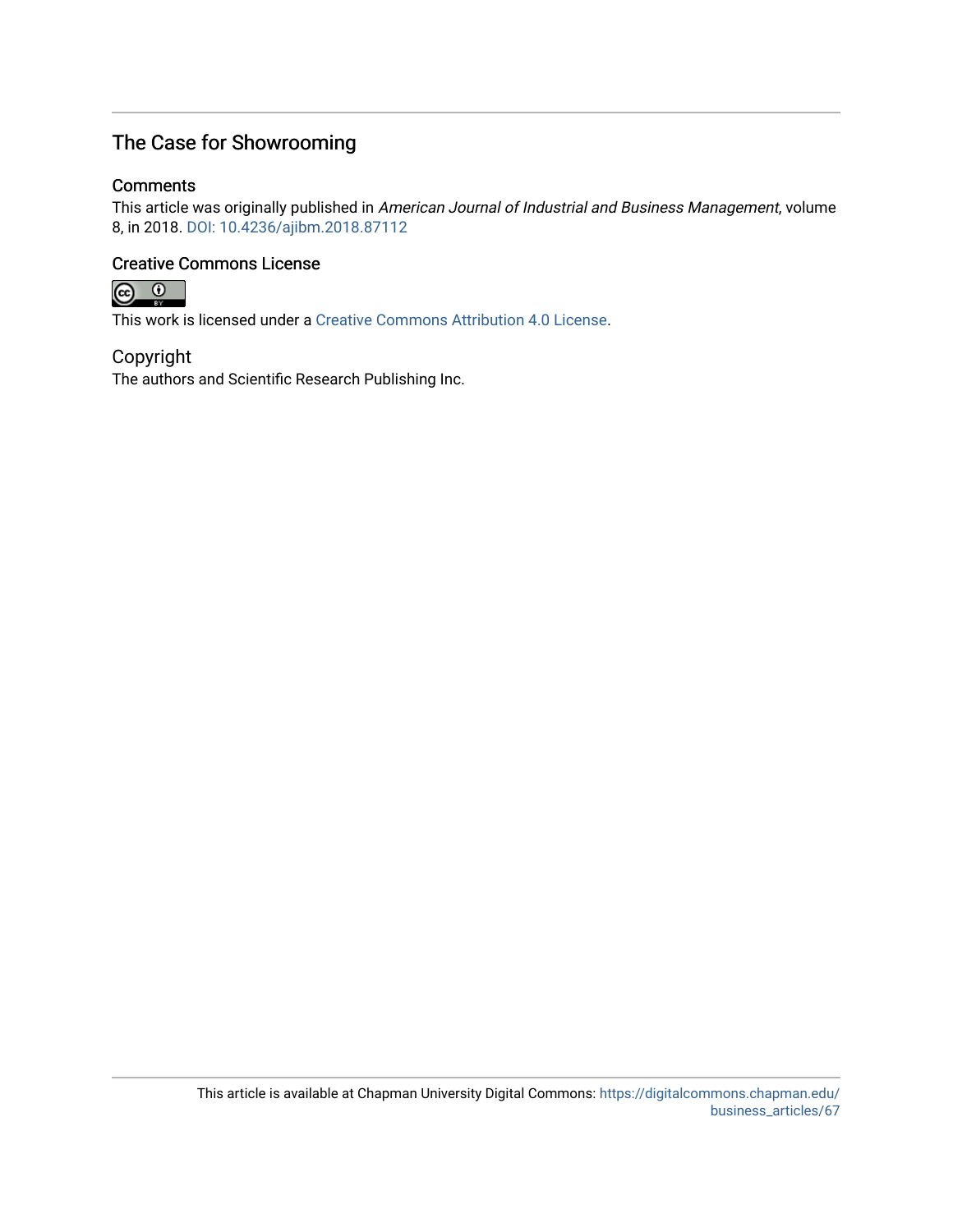

ISSN Online: 2164-5175 ISSN Print: 2164-5167

# **The Case for Showrooming**

### **Cristina Nistor, Prashanth Nyer**

Chapman University, Orange, USA Email: nistor@chapman.edu, nyer@chapman.edu

How to cite this paper: Nistor, C. and Nyer, P. (2018) The Case for Showrooming. American Journal of Industrial and Business Management, 8, 1684-1692. <https://doi.org/10.4236/ajibm.2018.87112>

Received: May 16, 2018 Accepted: July 8, 2018 Published: July 11, 2018

Copyright © 2018 by authors and Scientific Research Publishing Inc. This work is licensed under the Creative Commons Attribution International License (CC BY 4.0).

<http://creativecommons.org/licenses/by/4.0/>

 $\odot$ 

Open Access

#### **Abstract**

Showrooming has deeply affected the retail market in the past decade. As consumers became able to easily compare prices on their mobile devices, they started using retail stores to try on and experience products and then they ordered online the lower priced versions they liked best to be delivered directly to their homes. As retailers are trying to adapt to the showrooming challenges and the shift to online purchases, stores are increasingly adopting showrooming as a new selling format. We present examples of successful showrooming and develop a framework for when the new selling format can be expected to be used.

#### **Keywords**

E-Retail, Selling Format, Product Quality, Showrooming

#### **1. Introduction**

In the past decade, stores have seen a shift away from in-store purchases to online demand. The change from foot traffic in the stores generating sales, to foot traffic generating online sales for competitors has left brick and mortar stores with tough decisions. Consumers may use the Internet to research products before making in-store purchases, but they also use stores to try on products before buying them online to be delivered at home. The practice of customers' showrooming is much more costly for traditional brick-and-mortar stores than webrooming is for online retailers [\[1\].](#page-9-0) The battle is no longer for the consumer's attention, but for the consumer's order fulfillment after getting that initial attention.

Borders has closed its stores while Barnes & Noble is quietly trying to stay relevant by playing up the nostalgia for reading traditional printed books and by emphasizing services in their spacious, beautiful but costly to maintain stores [\[2\].](#page-9-1) Target is selling baby products designed specifically for its brand in the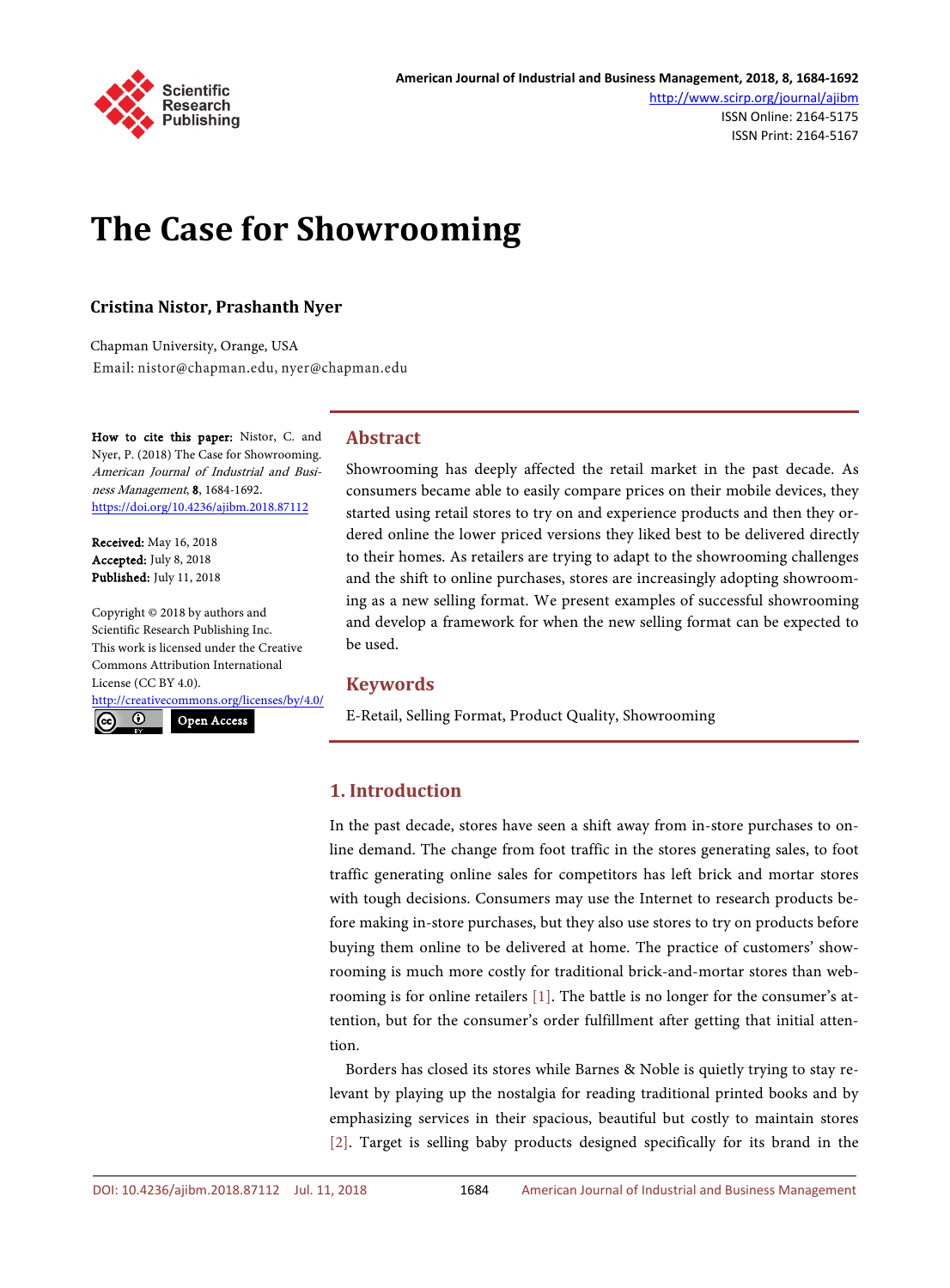hopes that new parents will come out to buy the "SnuggaMonkey" rather than settle for the "SnuggaBunny" swing they can get online. These swings which help babies fall asleep are priceless for sleep deprived parents, and Target hopes that such retailer specific brands will deter showrooming, despite the actual price difference between the products. Best Buy, after flirting with customized products and finding customers are not particularly store brand loyal (perhaps cameras and TV's are less loyalty inducing than newborn swings), is now embracing showrooming in ads—promoting its stores as "The Ultimate Showroom Experience" and even partnering with Amazon to sell Amazon branded products [\[3\].](#page-9-2)  Toys'R'US has already given up the online fight and closed its doors [\[4\].](#page-9-3) Most traditional brick and mortar stores are struggling with various strategies to combat showrooming.

At the same time, there is a separate trend for e-retailers to set up pop-up stores for customers to try out their products. This serves as a way to build the brand, to instill consumer confidence, and to experiment with brick-and-mortar retail at a low cost. More importantly, we have recently seen showrooming-only companies like Bonobos and MMLaFleur achieve considerable growth: Bonobos was recently acquired by Walmart for \$310 million [\[5\]](#page-9-4) and MMLaFleur has been solidifying its presence in downtown NY as a signal that its business is profitable and stable [\[6\].](#page-9-5)

These two separate trends have led many traditional retailers to open showrooms of their own. These showrooms offer the customer the opportunity to try out the products and then purchase them online from the same retailer. The showrooms are less expensive than existing selling formats, and are intended to fight customers' showrooming habits. For example, when Nordstrom is considering opening showrooms, the retailer is trying to preempt customers going into a traditional Nordstrom store, trying on clothes and then ordering from Amazon. The hope is that the new showroom created by Nordstrom would lead customers to order from the company itself instead. The drawback of cannibalizing existing sales and creating channel conflict is looming large over the new experimental showrooms.

In this paper, we aim to introduce showrooming, the practice of opening up a physical store with little to no selling capabilities, as a new selling format. We describe showrooming and present examples of companies that are starting to implement it. We then develop a framework for when showrooming can be used successfully, based on real cases. Our paper concludes with suggestions for further research.

#### **2. Literature Review**

Our paper is building on a large body of marketing literature on consumer trust. In particular, we are relying on research that delimits what sort of elements contribute to consumers' trusting of online platforms for selling products and services. For example, it has been shown that perceived risk can be alleviated via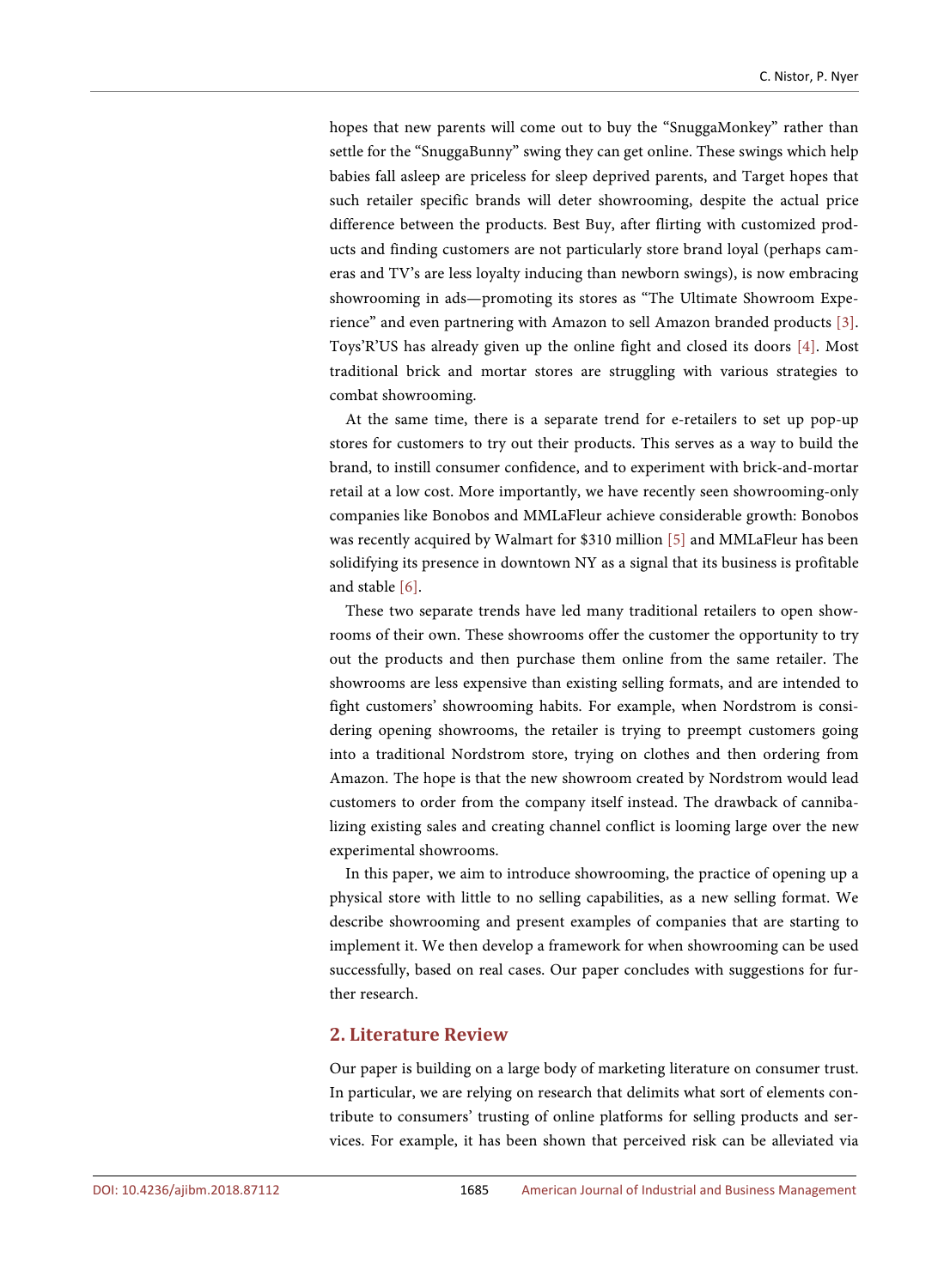product knowledge more than via brand image [\[7\],](#page-9-6) which can be more easily done in a showrooming experience with a product demonstration. Moreover, once customers put in the time to search for information about the products they want to purchase online, they will also be more likely to repurchase. Thus, previous research [\[8\]](#page-9-7) noted that companies that lower the information search costs are more likely to attract repeat shoppers. We propose that showrooming is a quick way to lower search information costs while also allowing for trial and demonstration of the products. In a service context, our framework is consistent with previous results that found that trust for a service provider is influenced both by the product attributes but also by the e-platform [\[9\]](#page-9-8) and that organizational capabilities, like management practices and policies, can positively influence customers' perception of the service quality [\[10\].](#page-9-9)

Our paper also relies on previous research on online retailing, showrooming and customer attitudes towards purchasing online. As traditional brick and mortar retailers struggle to adopt online platforms, they should consider that customer attitudes to purchasing online as well as previous online shopping experiences can influence the uncertainty of the product quality assessments [\[11\]](#page-9-10) [\[12\]](#page-9-11) as well as repurchase intentions and future purchases [\[13\].](#page-9-12)

#### **3. Companies Adopt Showrooming**

Showrooming as a new selling format can be seen as a hybrid between traditional brick-and-mortar retailing and online selling. It has the benefit of having lower overhead costs than larger traditional physical stores, with none of the inventory problems associated with physical stores. However, it does need a clear investment in services and the creation of an enjoyable shopping experience for the customers. Also, all the demands of automated, efficient warehousing practices needed for online commerce are still needed in a showrooming selling format: after each customers tries the showroom, the purchase happens online and the delivery has to be fast so the customer can enjoy the product and experience the product-usage experience as a continuation of the showroom shopping experience.

Several companies have been excellent at developing a showrooming selling format, while others are still experimenting to decide whether showrooming is worth the investment for their particular industry and target customers.

Bonobos, an online only retailer of casual clothing for men, has thrived by using showrooms [\[5\].](#page-9-4) It has more than 41 "guideshops" in upscale locations where potential customers can try clothes on, take advantage of styling services and then order the products they like to be delivered home. The concept is easily implemented, with all orders then being fulfilled efficiently from warehouses. Bonobos has no traditional brick-and-mortar stores, no stock-outs and no overstocks in any particular location.

MMLaFleur, an e-retailer similar to Bonobos but aimed at professional women, has increased its showrooming presence. It opened new showrooms and sig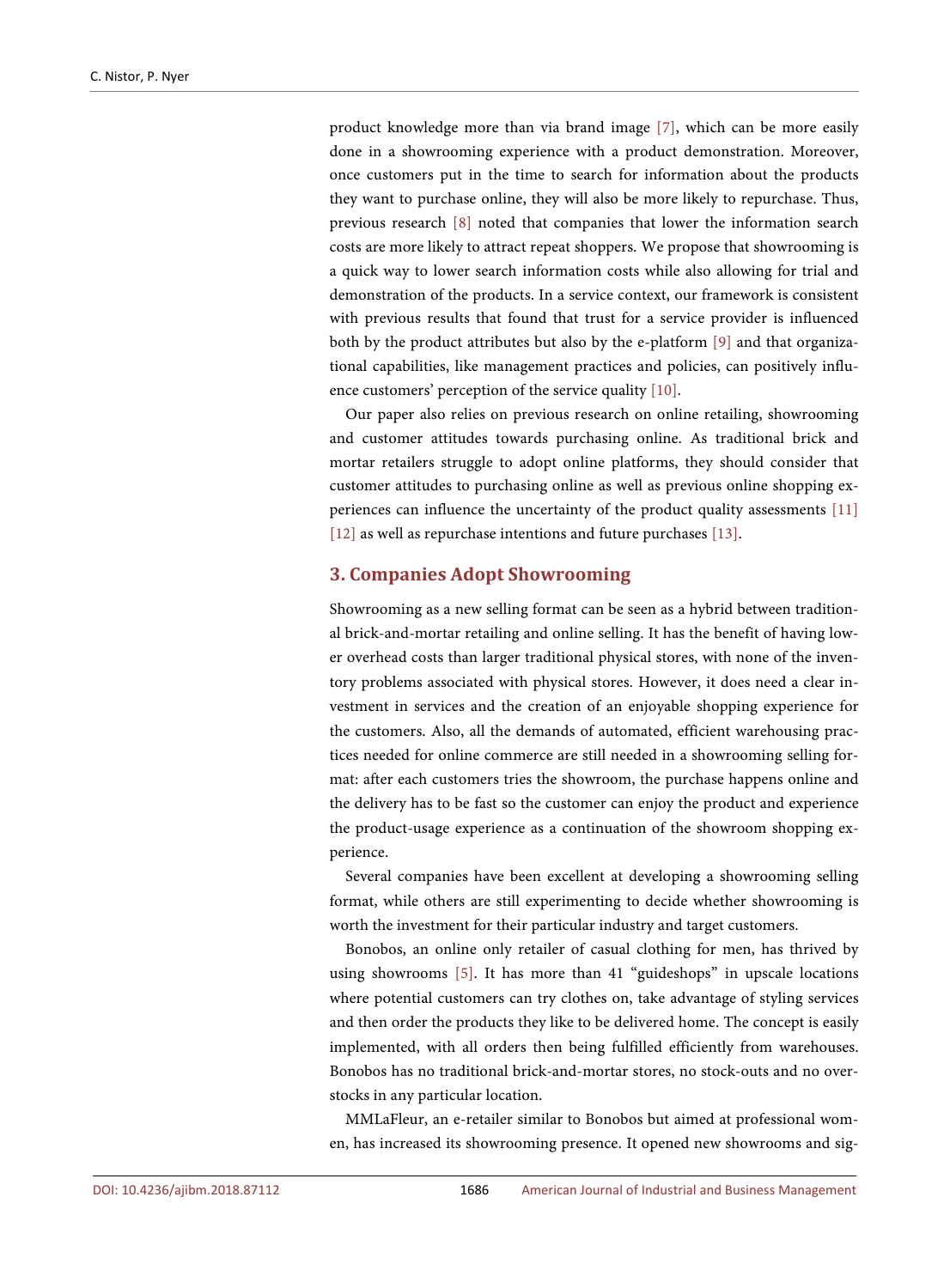naled it is here to stay by taking a long term lease in its Manhattan showrooms [\[6\].](#page-9-5) In one of the MMLaFleur showrooms or pop-up rooms, the customers can book an appointment for an hour of styling advice. During the "out-of-office" hour, the company arranges for several styles to be fitted for the customer as well as create an enjoyable atmosphere with drinks, tips and recommendations for work outfits. None of the outfits can be purchased on the spot, but rather ordered by the customer or the stylist online to be then delivered at the client's home or office.

Nordstrom Local is a showroom for Nordstrom customers to experience the services that the retailer usually made available to shoppers in its traditional stores. The first of its kind for the retailer, Local was created in highly fashionable Melrose Place in Los Angeles and strives to be a hangout for the patrons who make appointments. It offers manicures, drinks, alteration services and stylist advice. There are no clothes available for immediate purchase, but shoppers can order online for home delivery from other local stores. There is no data yet on how successful the store is, however there are reports that two more stores are being planned for the Los Angeles market with several more on the way across the country. It is an experimental store, from a very fashionable department store that already has the capability of excelling in service for its customers [\[14\].](#page-9-13)

Urban Outfitters and Anthropologie both adopted showrooms for furniture and housewares in 2017. The brands were already known for being posh and preppy, with high priced, high quality, unique home products, and so the showrooms were a chance to allow customers to experience the products more fully. The concept is now being incorporated into other stores, where the showroomed products co-exist with products that can be purchased on the spot [\[15\].](#page-10-0)

In a very different industry, Warby Parker, the prescription glasses e-retailer, combines fashionable frames with functional prescriptions lenses. The company used to have only online sales, where customers tried out eyeglasses mailed to them, and returned the ones that they did not want to keep. As a way to further resolve the uncertainty about the fit and the style for the glasses, the company opened showrooms in very popular locations. These showrooms are not the sort of place where a customer might have an eye exam, get glasses, have them fitted and take them home. Rather, the customers can try on different frames, and then get help ordering them online.

# **4. A Framework for Showrooming Success and Its Managerial Implications**

We create a perceptual map of the competitive retail landscape in order to compare companies and their potential approaches to showrooming. [Figure 1](#page-6-0) presents a perceptual map for retail companies. In this case, we identify the fixed costs, and the level of uncertainty about product quality (or fit for consumer) as the two dimensions of interest. We place several companies on the perceptual map. For example, department stores such as Macy's, J. C. Penney or Sears tend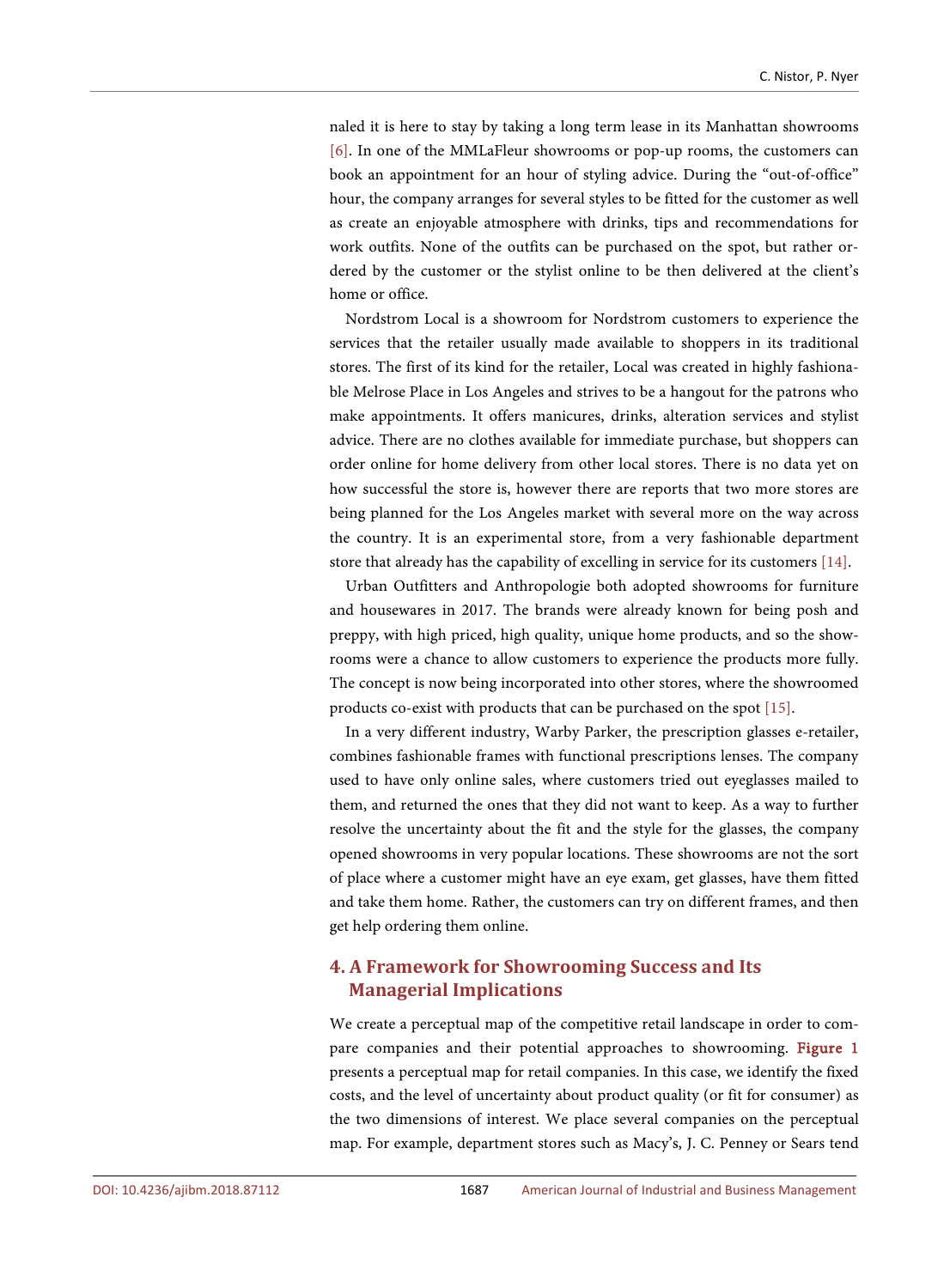<span id="page-6-0"></span>

Figure 1. Perceptual map of retail stores.

to have large fixed costs of operating large footprint stores where merchandise in all sizes and colors is sold to customers who must visit the stores to purchase. In contrast, online retailers such as Amazon, and Ebay tend to have small fixed costs related to retail, as they rely on shipping direct to consumers and an online presence to make sales. Note that warehousing costs are not included in the fixed costs considered here. Warehousing costs may be quite large for online stores and traditional brick-and-mortar stores alike.

In the middle, we identify traditional furniture stores like "Ashley Furniture" and "Ethan Allen" as having moderately large fixed retailing costs. However, these retailing costs are kept low because traditional furniture stores tend to use a showrooming style: the stores are set up with a limited selection for the customers to browse and purchase in-store. The customers can get sales assistance to order furniture out of a much larger selection than what is available in-store, and the products will be delivered directly to the customer's home. This is not quite the modern approach to showrooming: it does not include the services and product related experiences customers have come to associate with showrooming stores. However, it does include the lower retail fixed cost, the in-store product experience and the home delivery associated with showrooming.

The second dimension of the perceptual map highlights an important part of why showrooming is a significant phenomenon for both customers and retailers: there is inherent uncertainty about product quality or fit beyond what can be resolved by the brand name, online reviews and product specifications. Different stores have various policies to deal with this type of uncertainty.

For example, Amazon or similar online retailers reduce this uncertainty by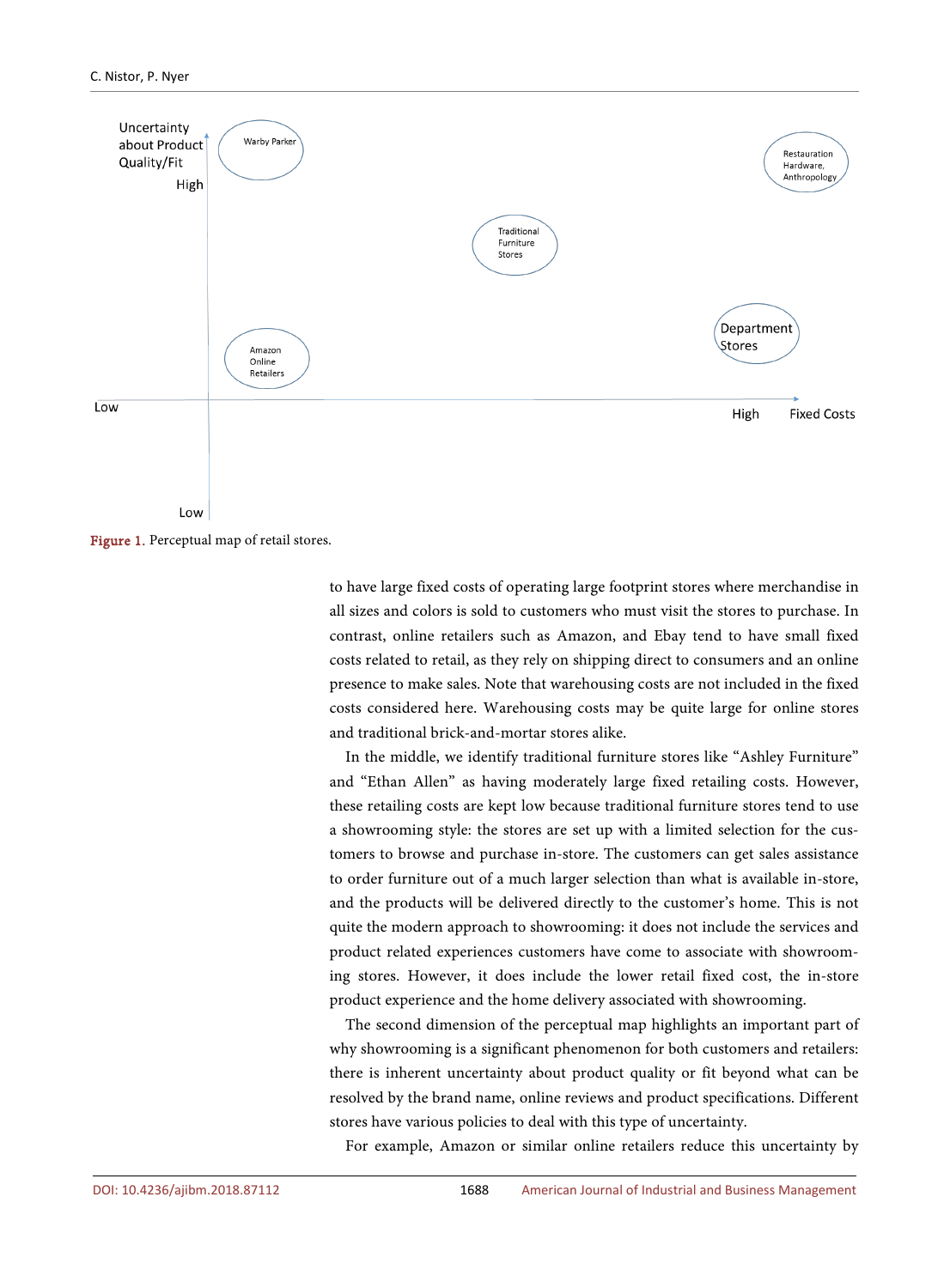making returns very straightforward and low cost for consumers. Similarly, department stores tend to have very low uncertainty as consumers can try on exactly the size they need in any location. There is also perhaps less of an expectation for a truly innovative product and more of a classic approach to product design. However, companies like Warby Parker or Restauration Hardware sell products that tend to be very distinct and novel, and include the edginess of their products in their brand image. This can lead to customers being uncertain about the fit of the products with the customer's tastes and lifestyle.

We argue that companies that are at least of medium fixed retailing costs or medium quality/fit uncertainty will benefit from setting up showrooms as a selling format. On the perceptual map, the companies that are higher than the ante-diagonal would be most likely to benefit from adding showrooming as a selling format. It is not a generalized recommendation for a full replacement of the traditional brick-and-mortar stores but rather a restrained analysis of the situations when a showrooming selling format would be beneficial, either in addition to traditional retail or replacing part of it.

For companies that are already established and experiencing a decline in demand because the customers are switching their purchases online, showrooming can help lean out the supply chain. For example, the locations with large foot traffic can remain traditional brick and mortar stores while locations that are particularly suffering from large fixed costs and low actual demand could transform into a showroom. There are other costs to consider: the showrooms must have an experiential feel for the customer and that is hard to deliver, so these companies will need to make investments into developing customer satisfaction skills. Nordstrom is a great example of a company that is attempting this strategy using their "Local Shops". Premium retail space that is costly to maintain with large inventory can be transformed into a showroom where customers can schedule services like tailoring, fitting, personal stylists, all while also shopping online for products to be delivered later at home.

The drawback of this approach is that it is difficult to implement for the brands that may need it the most. For example, companies like J. C. Penney and Target would benefit from having a showroom as it would decrease the expense in an industry with thin margins, but it is unlikely that their customers would appreciate the showroom for itself: it is believed that the customers tend to shop for bargains and consider all goods as commodities [\[16\].](#page-10-1) Thus, the customers would also be more likely to shop online and the added benefit of the showroom is perhaps not as compelling in this case. In fact, Macy's tried a showrooming experience in 2015, in one store in Manhattan Beach, California where customers could try on bathing suits then order them online (to have them delivered right during the shopping trip from the larger store available on the same property). However, the experiment was not continued as the general market is in decline and Macy's is struggling with closing stores and falling demand [\[15\].](#page-10-0)

At the other end of the spectrum, companies that are online and offer prod-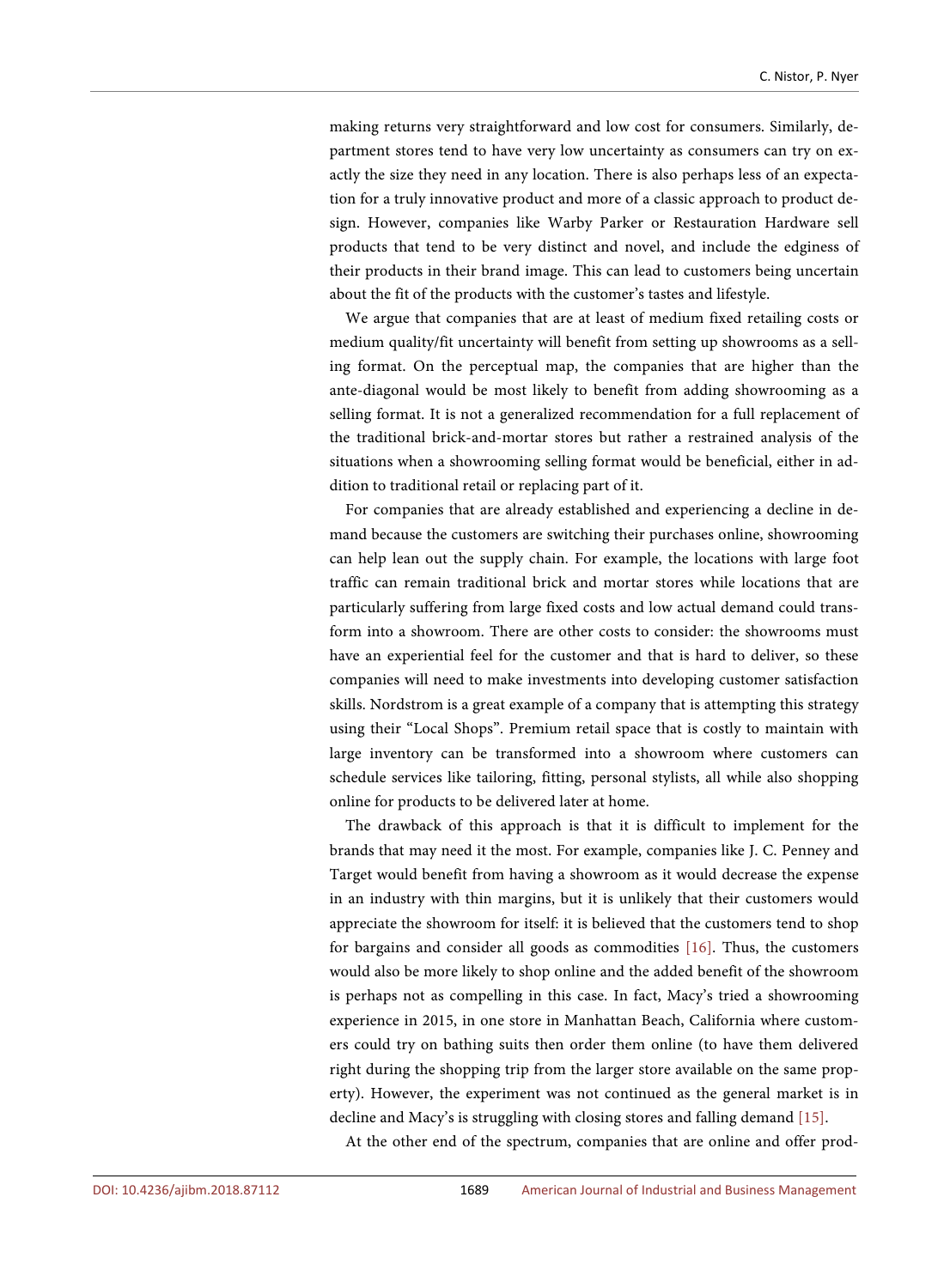ucts that suffer from customer uncertainty about product quality or fit can use showrooms to convert brick and mortar customers into online shoppers. Warby Parker is an excellent example of a company that started online only and uses mail samples to allow their customers to try on products. However, this selling format turned out to be limited, as customers have to be tech-savvy and not mind waiting for a mail-order sample that may not fit and need to be sent back and replaced many times. Instead, Warby Parker added showrooms in highly trafficked locations (like Beverly Hills) in order to allow customers to try on the glasses, and feel more comfortable purchasing online.

If there is a drawback to this approach for lean companies that are mostly online, it is that it requires quite a bit of an upfront fixed investment in the showrooms and the retail skills to be showcased in the showroom. For example, would Stitch Fix benefit from having a showroom but is perhaps not doing well enough at the moment from an investor standpoint or internal profit standpoint in order to be able to experiment with having one? Stitch Fix relies on algorithms and human interaction and is a mid-level brand for clothing services (unlike MMLaFleur which is geared to highly paid professional women). It remains to be seen if Stitch Fix will be able to adopt showrooming and benefit from it beyond a brand image advantage.

#### **5. Conclusions**

Showrooming as a new selling format is a promising way for brick-and-mortar stores to combat online retailers but also an opportunity for e-retailers to allow consumers to resolve the uncertainty about product quality or fit of the products. The framework proposed in this paper allows for different types of businesses to use showrooming successfully.

We note that retailers with large fixed costs may benefit from showrooming, if the products they sell include an experiential component or a high end brand. At the same time, if these retailers sell commodities that are not highly valued or differentiated in the customer's mind, then showrooming will not add a benefit beyond a traditional online presence.

We also identify that online retailers who will benefit most from showrooming are those whose products tend to have large potential variance in quality. If the consumers have uncertainty about the products, that doubt can be resolved in a showroom. However, if there are alternative ways to resolve the uncertainty, like having easy and free returns or allowing for trial by mail, then the benefit from showrooms is unlikely to exceed the costs associated with setting up a showroom.

From a product standpoint, our paper suggests that commodity-like products or brands that are undifferentiated should not use showrooming. The thin margins associated with such products would imply too many new customers would need to adopt in order to break even and make showrooming profitable.

From a global marketing perspective, showrooming can be used by interna-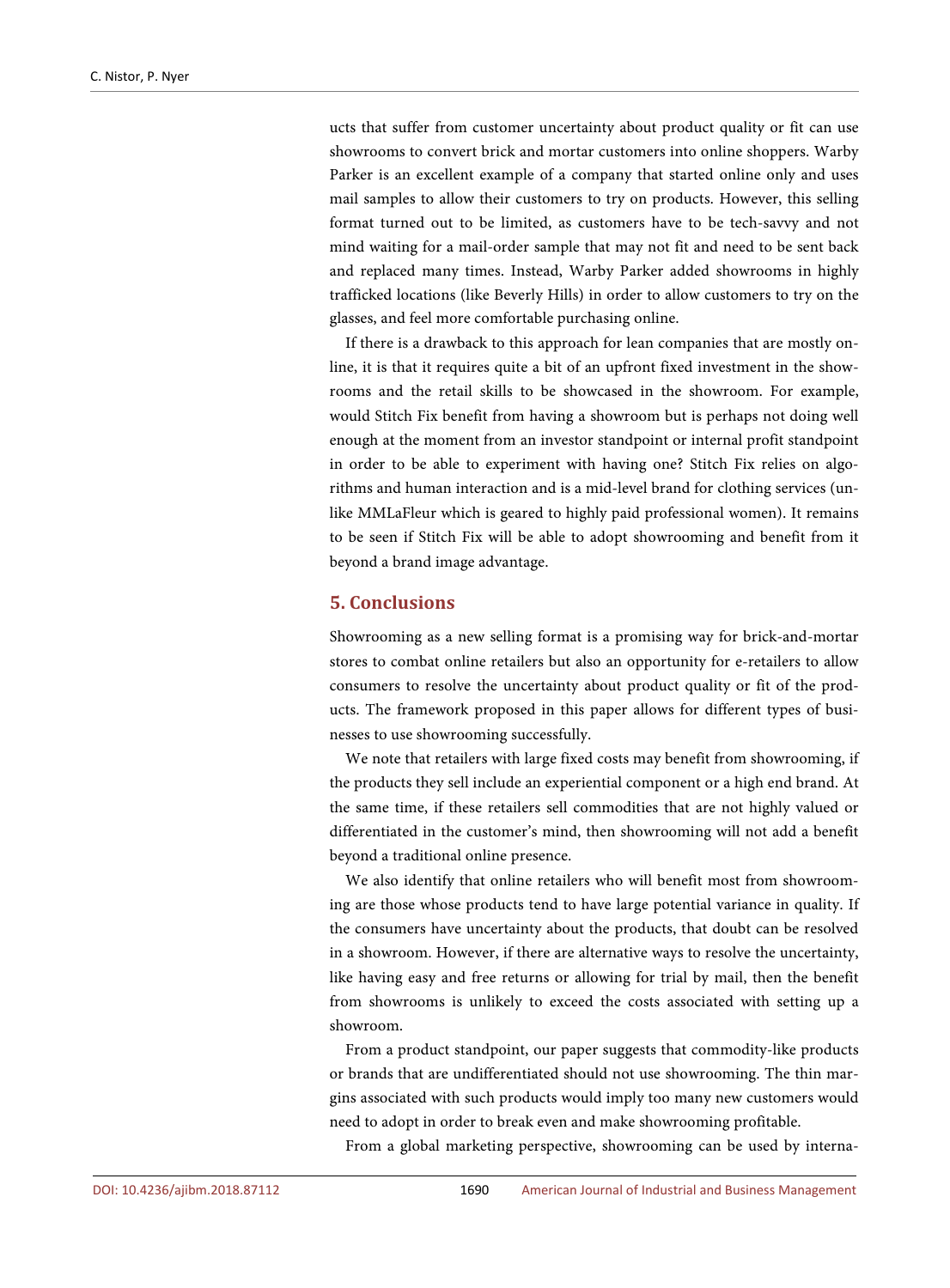tional brands as a way to gain a foothold in new markets. We are seeing examples of international companies such as the Lasso group [\[17\]](#page-10-2) [\[18\]](#page-10-3) purchasing a deserted mall property in Long Island and using it as a showroom for homewares. "Lasso Home", the showroom for housewares, is a way to enter the US market and resolve customers' uncertainty about quality of the new brand being introduced. Further research is needed to analyze the potential costs and dangers of this approach, particularly using quantitative methods to evaluate a timeline for success for showrooming a new brand.

#### **References**

- <span id="page-9-0"></span>[1] Cassidy, M. (2014) Consumers Are Harnessing Tech to Return to Stores: Good News or Bad News First? Wired Magazine.
- <span id="page-9-1"></span>[2] Ghemawat, P. and Baird, B.J. (2004) Leadership Online (A): Barnes & Noble vs. Amazon.com. Harvard Business School Case.
- <span id="page-9-2"></span>[3] R. La Monica, P. (2018) Amazon and Best Buy Partner to Sell Smart TVs. CNN Money.
- <span id="page-9-3"></span>[4] Stebbins, S. and Sauter, M.B. (2018) Subway, Rite Aid, Toys R Us, Teavana: Retailers Closing the Most Stores in 2018, So Far, 24/7 Wall Street USA Today.
- <span id="page-9-4"></span>[5] Peterson, L. (2017) Why the Bonobos-Walmart Deal Shows the Way to Retail's Showroom Future. Retail Dive.
- <span id="page-9-5"></span>[6] Mashayekhi, R. (2018) E-Commerce Brand MM.Lafleur Inks Permanent Lease to Keep Bryant Park Showroom. Commercial Observer.
- <span id="page-9-6"></span>[7] Nepomuceno, M.V., Laroche, M. and Richard, M.-O. (2014) How to Reduce Perceived Risk When Buying Online: The Interactions between Intangibility, Product Knowledge, Brand Familiarity, Privacy and Security Concerns. Journal of Retailing and Consumer Services, 21, 619-629. <https://doi.org/10.1016/j.jretconser.2013.11.006>
- <span id="page-9-7"></span>[8] Wu, L.Y., Chen, K.Y., Chen, P.Y. and Cheng, S.L. (2014) Perceived Value, Transaction Cost, and Repurchase-Intention in Online Shopping: A Relational Exchange Perspective. Journal of Business Research, 67, 2768-2776. <https://doi.org/10.1016/j.jbusres.2012.09.007>
- <span id="page-9-8"></span>[9] Pappas, N. (2016) Marketing Strategies, Perceived Risks, and Consumer Trust in Online Buying Behavior. Journal of Retailing and Consumer Services, 29, 92-103. <https://doi.org/10.1016/j.jretconser.2015.11.007>
- <span id="page-9-9"></span>[10] Sirdeshmukh, D., Singh, J. and Sabol, B. (2002) Consumer Trust, Value, and Loyalty in Relational Exchanges. Journal of Marketing, 66, 15-37. <https://doi.org/10.1509/jmkg.66.1.15.18449>
- <span id="page-9-10"></span>[11] Shim, S., Eastlick, M.A., Lotz, S.L. and Warrington, P. (2001) An Online Prepurchase Intentions Model: The Role of Intention to Search. Journal of Retailing, 77, 397-416.
- <span id="page-9-11"></span>[12] Rose, S., Clark, M., Samouel, P. and Hair, N. (2012) Online Customer Experience in e-Retailing: An Empirical Model of Antecedents and Outcomes. Journal of Retailing, 88, 308-322[. https://doi.org/10.1016/j.jretai.2012.03.001](https://doi.org/10.1016/j.jretai.2012.03.001)
- <span id="page-9-12"></span>[13] Martin, J., Mortimer, G. and Andrews, L. (2015) Re-Examining Online Customer Experience to Include Purchase Frequency and Perceived Risk. Journal of Retailing and Consumer Services, 25, 81-95[. https://doi.org/10.1016/j.jretconser.2015.03.008](https://doi.org/10.1016/j.jretconser.2015.03.008)
- <span id="page-9-13"></span>[14] Ruff, C. (2017) A Peek inside Nordstrom's Merchandise-Free "Local" Shop. Retail